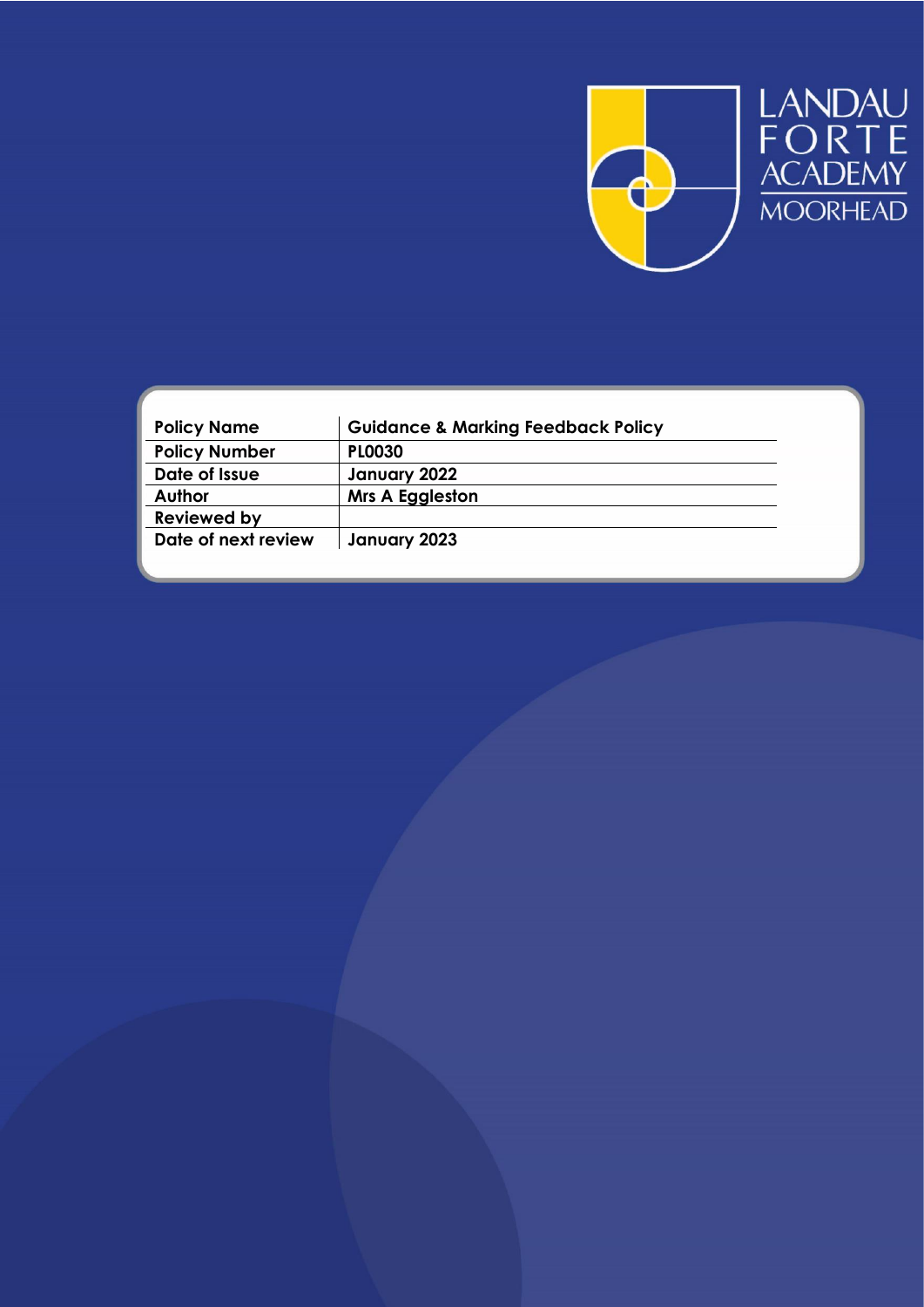Feedback occurs at one of three common stages in the learning process:

1. Immediate feedback – at the point of teaching

2. Summary feedback – at the end of a lesson/task

3. Review feedback – away from the point of teaching (including written comments)

The stages are deliberately numbered in order of priority, noting that feedback closest to the point of teaching and learning is likely to be most effective in driving further improvement and learning, especially for younger pupils. As a school, we place considerable emphasis on the provision of immediate feedback.

## **Marking**

All work will be acknowledged in some form by class teachers with a priority of marking immediately in the session with the child.

In Foundation Stage & Key Stage 1, the marking code may be used where this is understood by pupils (see end of policy for marking code & symbols). Where pupils are unable to read/understand such comments, these are shared verbally with children at the next appropriate opportunity. In Key Stage 2, written marking and comments should be use.

Marking should be used to differentiate the learning for children and be specific to the child's needs. For example, whereas one child may need to find the missing capital letters and full stops, another child may need to include subordinating conjunctions.

- Pink pens will be used for all positive aspects ('Pink for Positive')
- Green pens will be used for all next step comments ('Green for Growth')

## **Peer Assessment**

Children may be asked to review each other's work in pairs. Peer assessment is modelled from the Foundation Stage so the children understand the principles of giving feedback to each other. Children will be taught to give constructive guidance related to the steps to success. Peer assessment and responding to peer assessment is done in red pen.

Pink Post it – What criteria have they met? Give an example Green Post it – What criteria have they not met?

Children would then be expected to respond to this, as with any feedback.

## **Marking Code**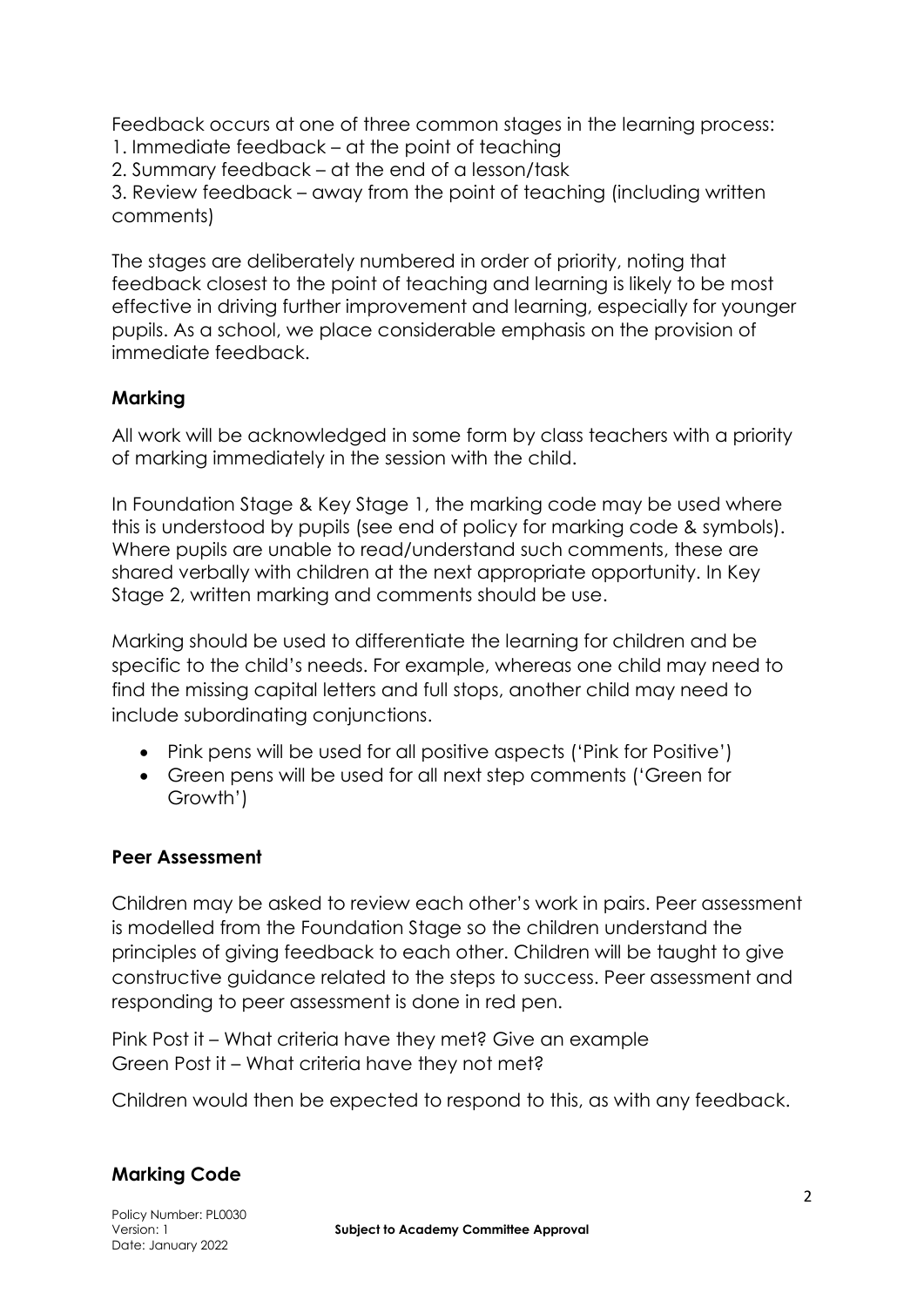Where written marking or annotations are appropriate, the intention is that minimum teacher time should lead to maximum outcomes – reducing teacher workload. One way in which we achieve this is through the use of our marking code, which combines use of highlighters and symbols codes.

These codes can be found on the back of each classroom door to support teachers in the speed of their marking, with the aim to reduce workload.

| <b>Spelling Mistake</b> | Sp        |
|-------------------------|-----------|
| Capital Letter          | C.        |
| Punctuation             | Ρ         |
| Finger space            | FS        |
| Grammatical             |           |
| error                   |           |
| New paragraph           |           |
| Correct                 | Pink tick |
| Incorrect               | Green dot |
| Next steps              |           |